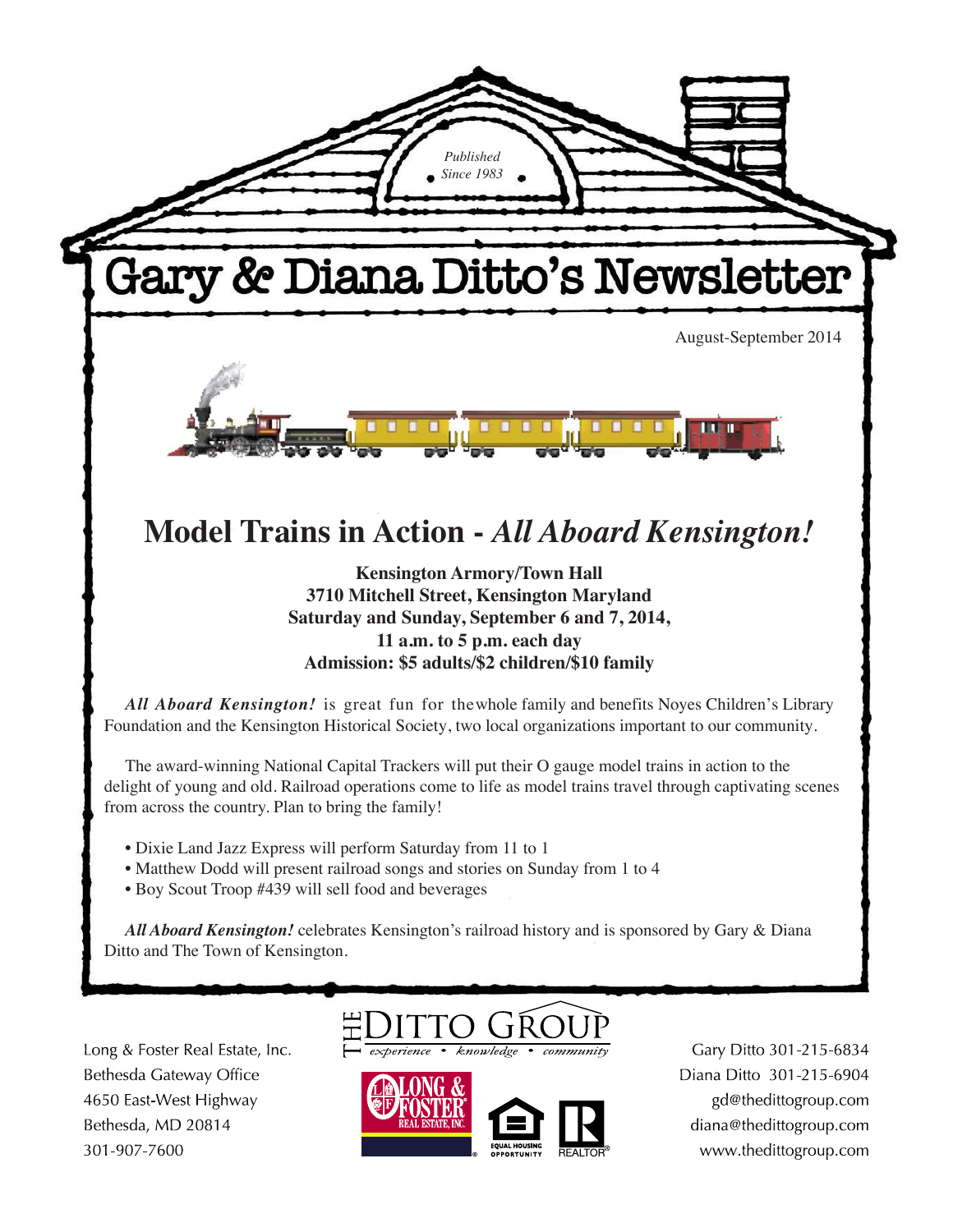

# **Paint the Town Art Show 2014**

Labor Day Weekend Kensington Town Hall/Armory 3710 Mitchell Street, Kensington

Enjoy original art by artists from across Montgomery County on display and for sale at the annual juried "Paint the Town" Exhibition, presented by the Montgomery County Art Association and the Town of Kensington.

Meet the artists in person at the Reception and Awards Presentation Saturday August 30th, 6:00-7:30 p.m.

Show hours are:

11 a.m. to 5 p.m., Saturday and Sunday, August 30 & 31, and  $9:30$  a.m. to  $5:30$  p.m., Labor Day, September 1st. Admission is free.

Upcoming Events

### **Woman's Club of Chevy Chase**

7931 Connecticut Avenue, Chevy Chase

### **Treasure Trove and Book Sale**

Saturday, September 27th, 9 a.m. to 5 p.m. Sunday, September 28th, 11 a.m. to 3 p.m.

On Saturday, September 27th only, the Club will also hold its *Yard Sale*. Please call 301-652-8480 or visit www.wcccmaryland.org to reserve a table or for further information.

#### **Annual Open House**

Wednesday, September 17, 10 a.m. Come see and hear about the Club's many charitable activities and other happenings.

## **Free Summer Concert Series 2014**

Saturdays 10 to 11 a.m. Howard Avenue Park

Free outdoor concerts, sponsored by The Kensington Historical Society, continue every Saturday morning through October 4th across from the Kensington Train Station Farmers' Market. Coming up:

Aug. 30 2nd Story Band - folk, blues, world beat

- Sept. 6 GP Jams eclectic folk pop
- Sept. 13 Blue Book Value rhythm and blues, swing
- Sept. 20 Silver Creek (the O'Malleys) Country, fiddle, Hawaiian, ragtime

Sept. 27 Dede Wyland with Ira Gitlin - Bluegrass

Oct. 4 Rita Clarke  $&$  the Naturals - rhythm and blues For details visit www.KensingtonHistory.org.

## **21ST ANNUAL KENSINGTON 8K**

Saturday, September 20, 2014



The Kensington 8K Race, 2 Mile Challenge and 1K Fun Run have something for everyone. The 8K Race's highlights Kensington's small-town feel and familyfriendly community. The challenging route starts off fast in Old Town Kensington, at historic Warner Circle, followed by long

hills and flats before finishing to the cheers of spectators in Reinhardt Park, in Old Town. The 2 Mile Challenge and 1K Fun Run are perfect for families and younger runners.

Race proceeds support academic and extracurricular activities at three local public schools — Kensington Parkwood Elementary, North Bethesda Middle, and Walter Johnson High School.

To volunteer or to register online. go to www.kensington8k.org.

The 47th Annual **Kensington Labor Day Parade and Festival** Monday, September 1, 2014

The Labor Day Parade is a well-loved Kensington tradition— a chance to catch up with neighbors and meet community leaders.

The Parade starts at St. Paul Park, then travels down Connecticut Avenue and along Armory and Howard Avenues toward Town Hall. The community turns out to cheer on local marching bands; equestrian show groups; dance groups; floats and ambassadors from local schools, non-profits, businesses, and faith communities; and local, state, and federally elected officials.

After the Parade ends near Town Hall, Armory and Howard Avenues are alive with a festival of food, vendors, children's games and activities, and more all day.



For dates and news of more events, be sure to visit the Community Activities Calendar on the web site: www.thedittogroup.com

### E-Mail Updates from The Ditto Group-Sign up for either or both of these updates:

• Our Monthly Sold Reports, sent via e-mail • Our weekly "Open House" e-mail You choose what to sign up for and you can always

unsubscribe. Sign up on our home page: www.thedittogroup.com.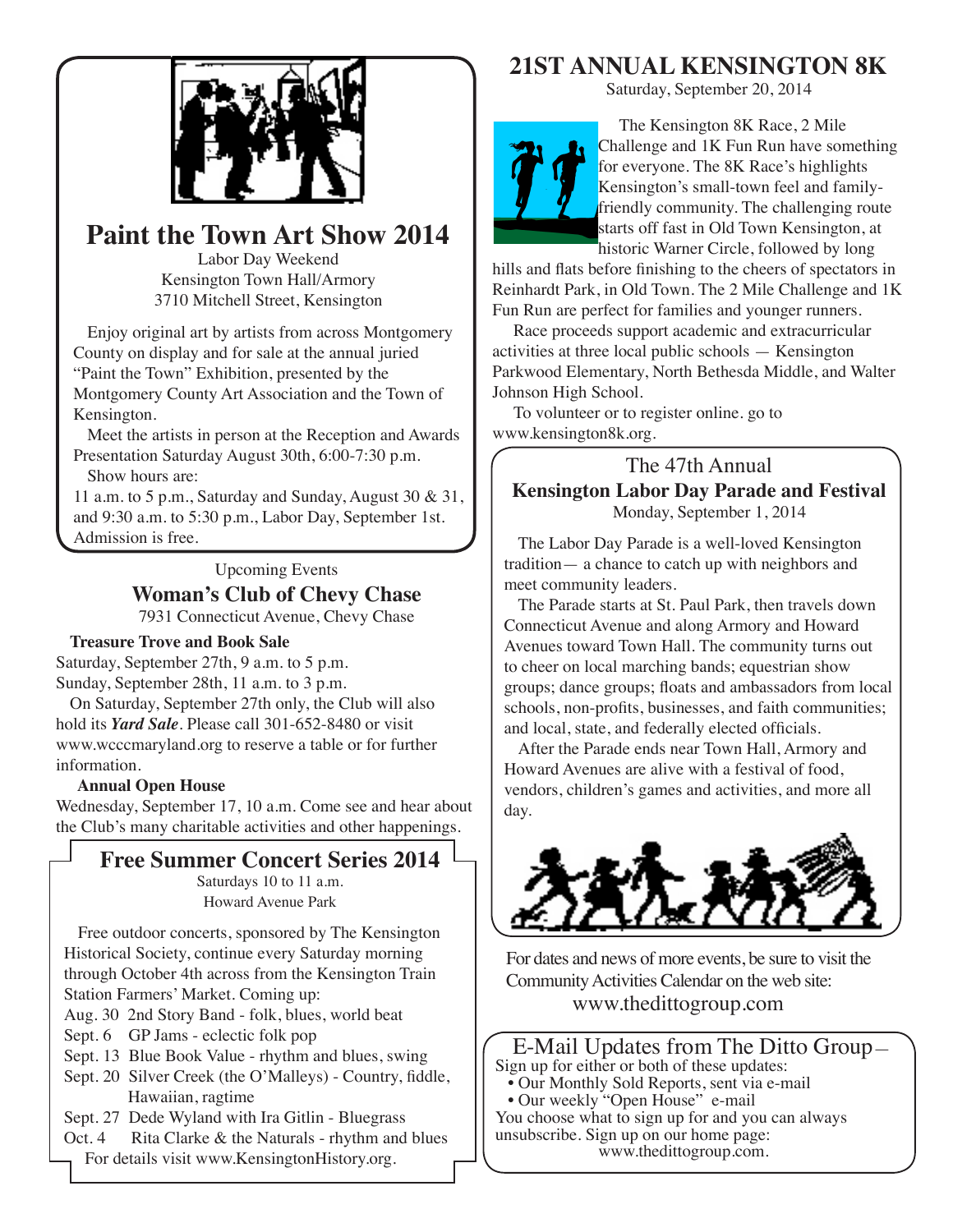# *Frankly … Pizza!*

10417 Armory Avenue Kensington

*Frankly ... Pizza!* opened for business Wednesday July 23. much anticipated by customers who happily lined up for the wood-fired pizza. After 3 years of serving up pizza from a mobile oven, restaurateur Frank Linn has quite a following.



Trained at the Academie de Cuisine, Linn has extensive experience in Vashington's top restaurants, catering, and as personal chef and instructor for Sur la Table. Natural ingredients, home made toppings, meats cured in-house, hand-

made dough, and a tomato sauce recipe that has been in his family over 80 years  $-$  "I love feeding people" says Linn. He has loved pizza since he was a kid.

The restaurant's look is at once rustic and urban. Linn and his father built out the restaurant themselves. They even created the light fixtures using chestnut planks from an old family barn. There is outdoor seating in the walled patio, where the firewood is stacked high.

For now, hours are Wednesday to Sunday  $4:30$  to 9 p.m. (closed Monday and Tuesday) Plans are to open for lunch before long. For more visit www.frankly-pizza.com

## Java Nation 10516 Connecticut Avenue Kensington

Longtime Kensington resident Henry Cabana took an empty storefront in the Kensington Shopping Center and turned it into a great café! Java Nation opened this spring to great response.

Java Nation's selection of house-blends, single origin, and fair trade coffees is supplied by local roaster Vigilante Coffee. Harney and Sons Tea Company supplies a full selection of hand blended artisanal teas. The menu features a variety of tasty options for breakfast and lunch, as well as bakery treats. Breads are local and meats are roasted in-house.

Opening hours are Monday to Saturday from 7 a.m. to 7 p.m., amd Sunday from 3:30 to 7 p.m. More details are at www.java-nation.com; phone: 301-327-6580.



Gary and Diana Ditto's Newsletter welcomes ideas and news items from community members. The editor is Antoinette Kranenburg of Kensington, assisted by Cherry Wunderlich.

# **Coming up in Kensington:**

August 30-September  $1 -$  Paint the Town Art Show September 1 - Kensington Labor Day Parade September 6 &  $7 - All Aboad Kensington!$ September 20– Kensington 8K Race September 27– Noves Rodeo and Hoe-Down

# **Family Friendly Ktown Hoedown**

Saturday, Sept. 27th, 10 a.m.-12 noon *Celebrate Fall with Noyes Children's Library* Kensington Town Hall

> Square dancing • Line dancing Games • Crafts • Snacks • Raffle *Western costumes welcome!*



# **On the Purple Couch - A Place to Create**

4228 Howard Avenue. Kensington

Reuse, renew and conserve. That is the mission of **On the Purple Couch,** an Annie Sloan Retailer. Or "Up-cycling" as owner Bahia Akerele calls it. The do- $\mu$ -yourself boutique, workshop space,



and home décor shop opened its doors in the West Kensington Antique district last September.

The decorative Annie Sloan Chalk Paints can be used to transform furniture without the need to sand, strip, or prime, as well as on interior and exterior walls. Bahia is a certified Annie Sloan stockist and teaches the workshops on paint applications and techniques. She found out about Chalk Paint when her kitchen cabinets



were redone, and found her passion. The store is open Wednesday through Sunday from 10 a.m. to 4 p.m. and is open till 7 p.m. on Thursday. Visit http://www.onthepurplecouch.com for information and inspiration; phone 301-896-0010.